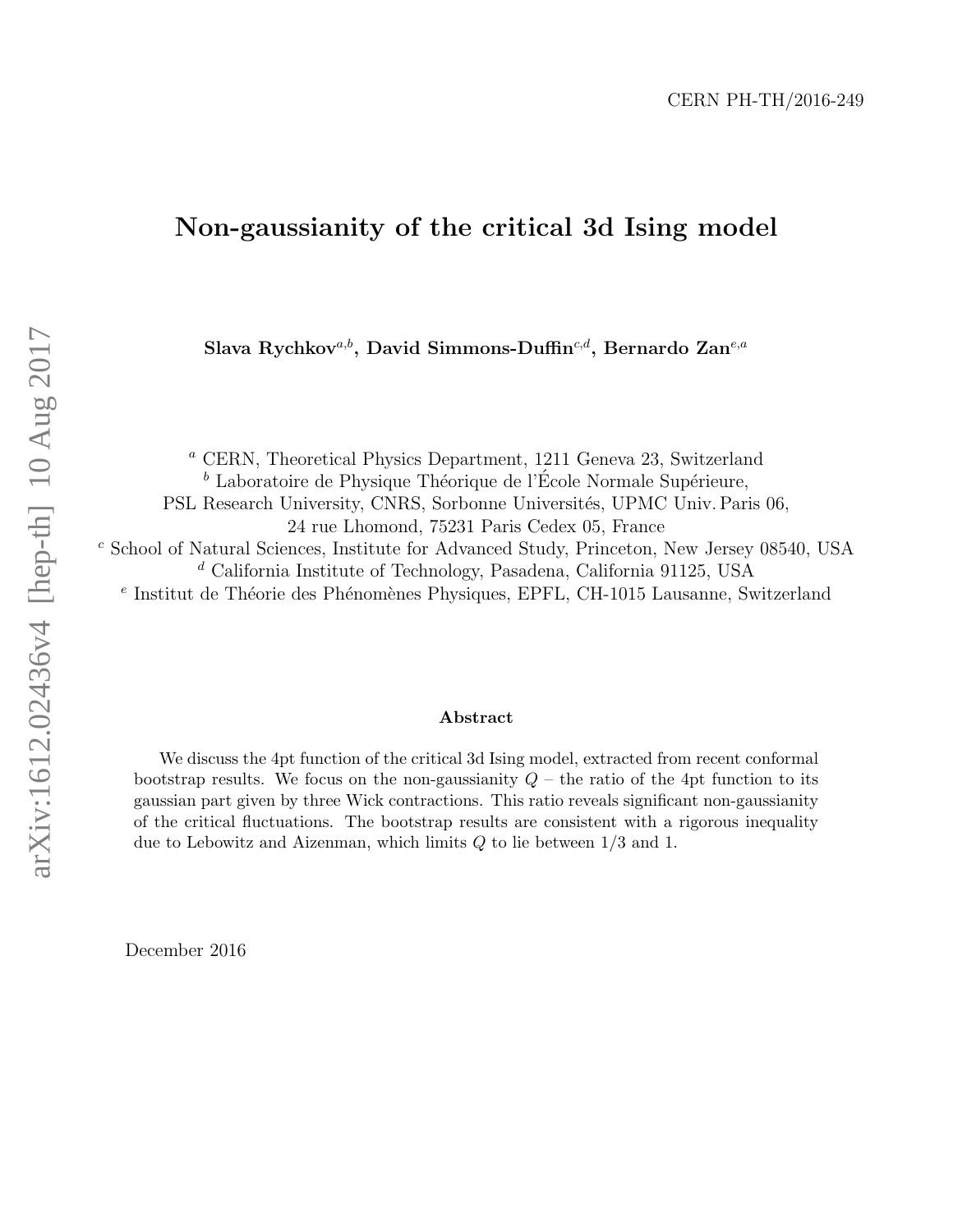Recent progress in the conformal bootstrap has dramatically improved our knowledge about the critical point of the 3d Ising model. The leading critical exponents are now known with  $10^{-6}$ accuracy. Scaling dimensions of a dozen operators appearing in the operator product expansion (OPE) of the leading scalars are also precisely known, together with their OPE coefficients.

One interesting observable in the Ising model is the four point (4pt) correlation function of the spin field  $\sigma(x)$ . In the continuum limit and at the critical point, this 4pt function is constrained by conformal invariance to have the form<sup>[1](#page-1-0)</sup>

<span id="page-1-1"></span>
$$
\langle \sigma_1 \sigma_2 \sigma_3 \sigma_4 \rangle = \frac{g(u, v)}{|x_1 - x_2|^{2\Delta_{\sigma}} |x_3 - x_4|^{2\Delta_{\sigma}}},\tag{1}
$$

where  $\Delta_{\sigma} = 0.5181489(10)$  [\[1\]](#page-9-0) is the scaling dimension of  $\sigma$  and  $u, v$  are the conformally invariant cross-ratios:  $u = (x_{12}^2 x_{34}^2)/(x_{13}^2 x_{24}^2), v = u|_{1 \leftrightarrow 3}, x_{ij} \equiv x_i - x_j$ . The function  $g(u, v)$  can be expanded in conformal blocks. This expansion, which will be reviewed below, is rapidly convergent, and many initial terms in it are precisely known thanks to the above-mentioned conformal bootstrap results. As a result, the four point function in the critical 3d Ising model is known in any Euclidean kinematic configuration with a percent accuracy or better.

In this note we would like to use this newly acquired knowledge to study the strength of non-gaussianity of the critical 3d Ising model. Namely, we will study the quantity

$$
Q(1,2,3,4) = \frac{\langle \sigma_1 \sigma_2 \sigma_3 \sigma_4 \rangle}{\langle \sigma_1 \sigma_2 \rangle \langle \sigma_3 \sigma_4 \rangle + \langle \sigma_1 \sigma_3 \rangle \langle \sigma_2 \sigma_4 \rangle + \langle \sigma_1 \sigma_4 \rangle \langle \sigma_2 \sigma_3 \rangle},\tag{2}
$$

where in the denominator we put the "gaussian" part of the 4pt function, that is, the sum of three Wick contractions. In a gaussian theory  $Q = 1$ , and we would like to see how strongly Q deviates from 1 in the critical 3d Ising model.

Because of conformal invariance, at the critical point  $Q$  depends only on the cross-ratios  $u, v$ :

$$
Q = \frac{g(u, v)}{1 + u^{\Delta_{\sigma}} + (u/v)^{\Delta_{\sigma}}}.
$$
\n(3)

It's also convenient to apply a conformal transformation which puts all 4 points  $x_i$  into a single plane and, within this plane, assigns them to  $0, z, 1, \infty$  (in this order). In these coordinates we have  $u = |z|^2$ ,  $v = |1 - z|^2$  and

$$
Q = \frac{g(z,\bar{z})}{1+|z|^{2\Delta_{\sigma}} + (|z|/|1-z|)^{2\Delta_{\sigma}}}.
$$
\n(4)

We can plot Q as a function of z in the complex plane. Q is symmetric with respect to  $z \to 1-z$  $(x_1 \leftrightarrow x_3)$ , and  $z \rightarrow 1/z$   $(x_1 \leftrightarrow x_4)$ . A fundamental domain with respect to these two symmetries is

$$
R = \{ z \in \mathbb{C} : |z| < 1, \Re z < 1/2 \}. \tag{5}
$$

In Fig. [1](#page-2-0) we show Q in the region R for the critical 3d Ising model. The 4pt function  $g(z,\bar{z})$ is computed by summing over the first few conformal blocks using the latest 3d Ising CFT data reported in  $[1, 2]$  $[1, 2]$ , see appendix [A.](#page-4-0) The salient features of  $Q$  visible from this plot are:

<span id="page-1-0"></span><sup>&</sup>lt;sup>1</sup>We use shortened notation writing 1 instead of  $x_1$ ,  $\sigma_1$  instead of  $\sigma(x_1)$  etc.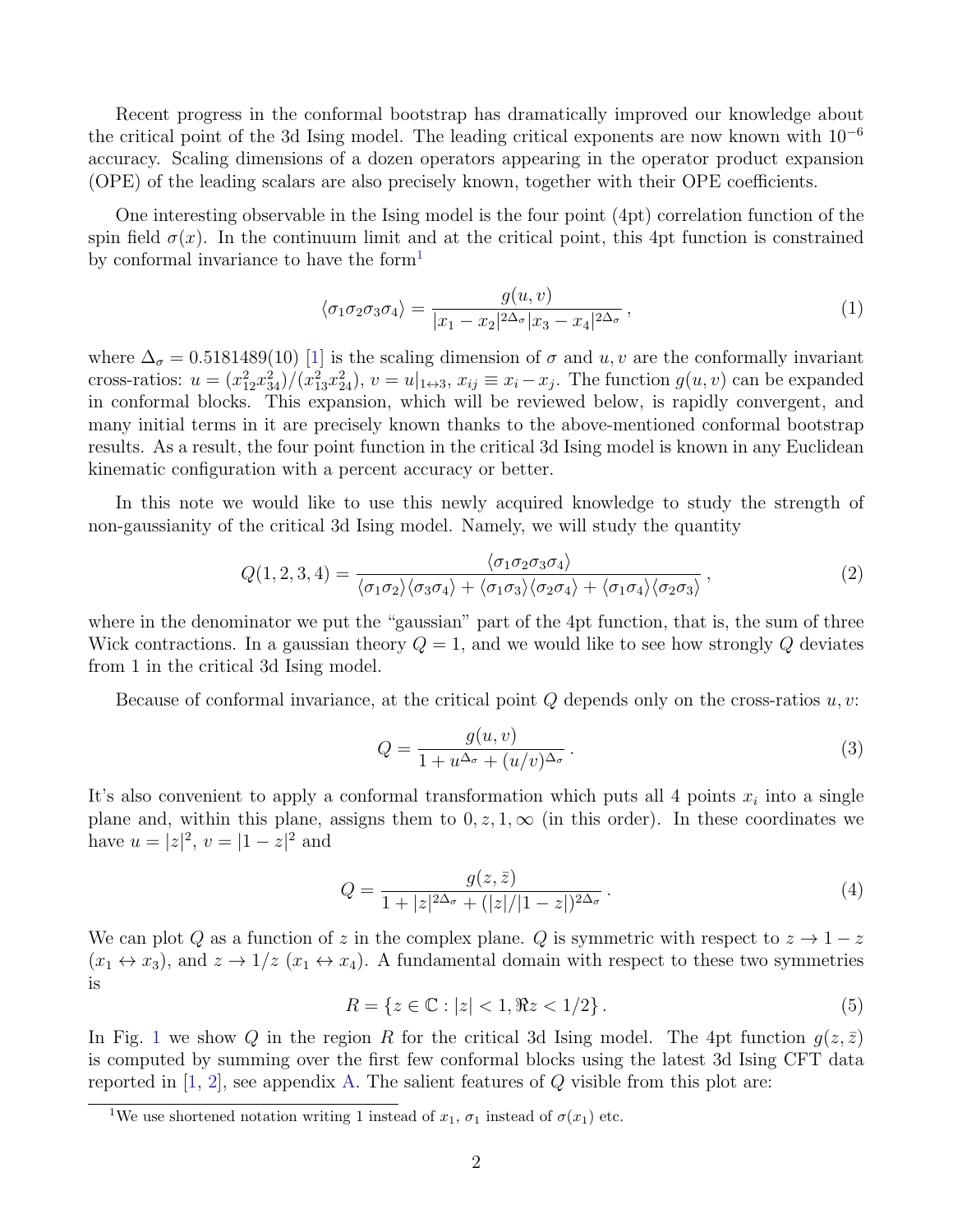<span id="page-2-0"></span>

Figure 1: Q in critical 3d Ising, plotted in region R.

- 1.  $Q \to 1$  as  $z \to 0$ . This is natural since in this limit  $g(u, v) \to 1$ , dominated by the contribution of the unit operator in the OPE  $\sigma \times \sigma$ .
- 2. Q deviates from 1 significantly. In fact,  $Q < 0.75$  in a large part of R.
- 3.  $Q_{\text{min}} \approx 0.683$ , attained at the two corners of the R region,  $z_{\pm} = 1/2 \pm i\sqrt{3}/2$  $z_{\pm} = 1/2 \pm i\sqrt{3}/2$  $z_{\pm} = 1/2 \pm i\sqrt{3}/2$ .<sup>2</sup>

In comparison in Fig. [2](#page-3-0) we show Q for the critical 2d Ising model. In 2d  $\Delta_{\sigma} = 1/8$  and the 4pt function is known exactly [\[3\]](#page-9-2):

$$
g_{d=2}(z,\bar{z}) = \frac{|1+\sqrt{1-z}|+|1-\sqrt{1-z}|}{2|z|^{1/4}|1-z|^{1/4}}.
$$
\n(6)

In this case Q deviates even more from 1, and plateaus around 0.4 in a large portion of R. The minimum is

$$
Q_{\min} = 1/\sqrt{6} \approx 0.408 \qquad (d = 2),
$$
\n(7)

attained at the same corner points  $z_{\pm}$  as before.

On the basis of the above figures, we conclude that the critical 3d Ising model does show significant non-gaussianity. The non-gaussianity of the critical 2d model is even larger. Recall that the Wilson-Fisher fixed points interpolate between the Ising model critical points in dimensions  $2 \leq d < 4$ , becoming weakly coupled as  $d \to 4$ . This is compatible with the above finding.

The non-gaussianity of the 3d Ising model is a property which any attempted analytical approach to it will have to keep in mind. It's often said that the critical 3d Ising is special because the anomalous dimension of  $\sigma$  is small. It is also sometimes said that it might have a weakly broken higher spin symmetry, because the higher spin currents also have a small anomalous dimension. For example, the spin 4 current anomalous dimension is  $0.02274(4)$  [\[4\]](#page-9-3). However, as is clear from our study, in spite of these small anomalous dimensions, the theory does manage to

<span id="page-2-1"></span><sup>&</sup>lt;sup>2</sup>For this z, the 4pt configuration 0, z, 1,  $\infty$  can be conformally mapped onto a rhombus with angles  $\pi/6$ ,  $5\pi/6$ . On the Riemann sphere, the same configuration can be mapped to four points equally spaced at the corners of a tetrahedron. This makes it clear why  $u = v = 1$  – all the points are the same distance apart.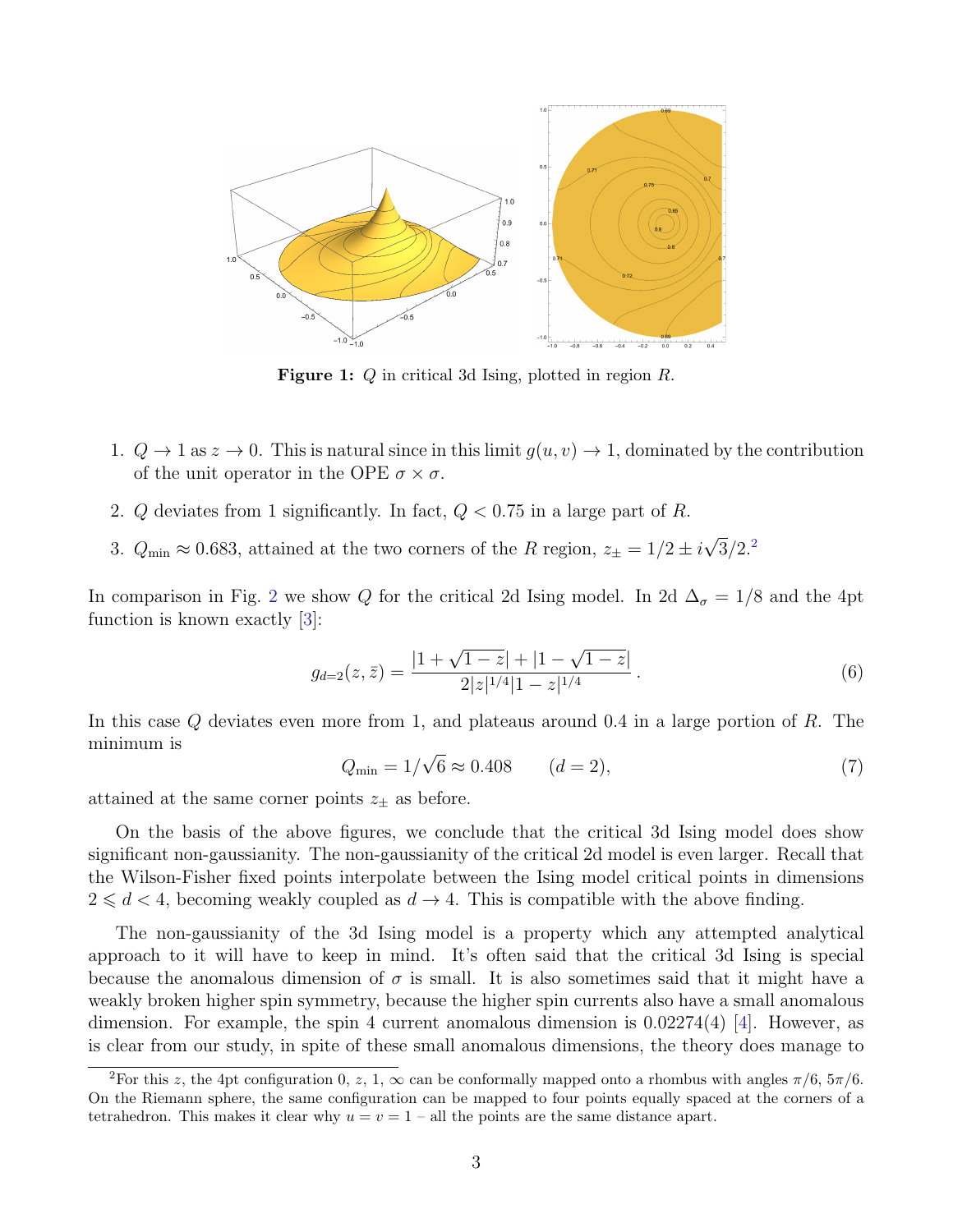<span id="page-3-0"></span>

Figure 2: Q in critical 2d Ising, plotted in region R.

deviate significantly from its gaussian approximation, so the breaking is not weak. This is certainly related to the fact that there are other operators in the theory whose anomalous dimensions are not small, of which  $\epsilon$  is the prime example. It's an interesting open question if one can build an efficient approximation scheme incorporating both the sectors with small and with large anomalous dimensions. Some steps in this direction were taken in [\[5\]](#page-9-4).

We would like to conclude this note by making contact with a curious result about the Q ratio in the 3d Ising model as defined on the lattice. Namely, it can be shown that [\[6\]](#page-9-5)

<span id="page-3-2"></span>
$$
Q = \frac{1}{1 + 2p},\tag{8}
$$

where  $p = p(1, 2, 3, 4)$  is a quantity which has probabilistic interpretation for certain curves on the lattice (closely related to high-temperature expansion graphs), so  $0 \leq p \leq 1$ . In particular we have:

<span id="page-3-1"></span>
$$
1/3 \le Q \le 1. \tag{9}
$$

The upper limit is known as the Lebowitz inequality [\[7\]](#page-9-6), and we will call the lower limit the Aizenman inequality. For completeness, we review the derivation in appendix [B.](#page-5-0) This lattice result is valid:

- in an arbitrary but finite volume with free boundary conditions,
- for any number of dimensions,
- at any temperature.

Passing to the continuum and the infinite volume limit and specializing to the critical temperature, we conclude that the same inequality [\(9\)](#page-3-1) has to be satisfied by the critical 4pt function. It is then comforting that the plots of Q given above are compatible with this two-sided inequality, in both 2d and 3d. These plots can also be seen as a prediction for the probability  $p$ , whose precise definition is in Eq. [\(B.11\)](#page-8-0).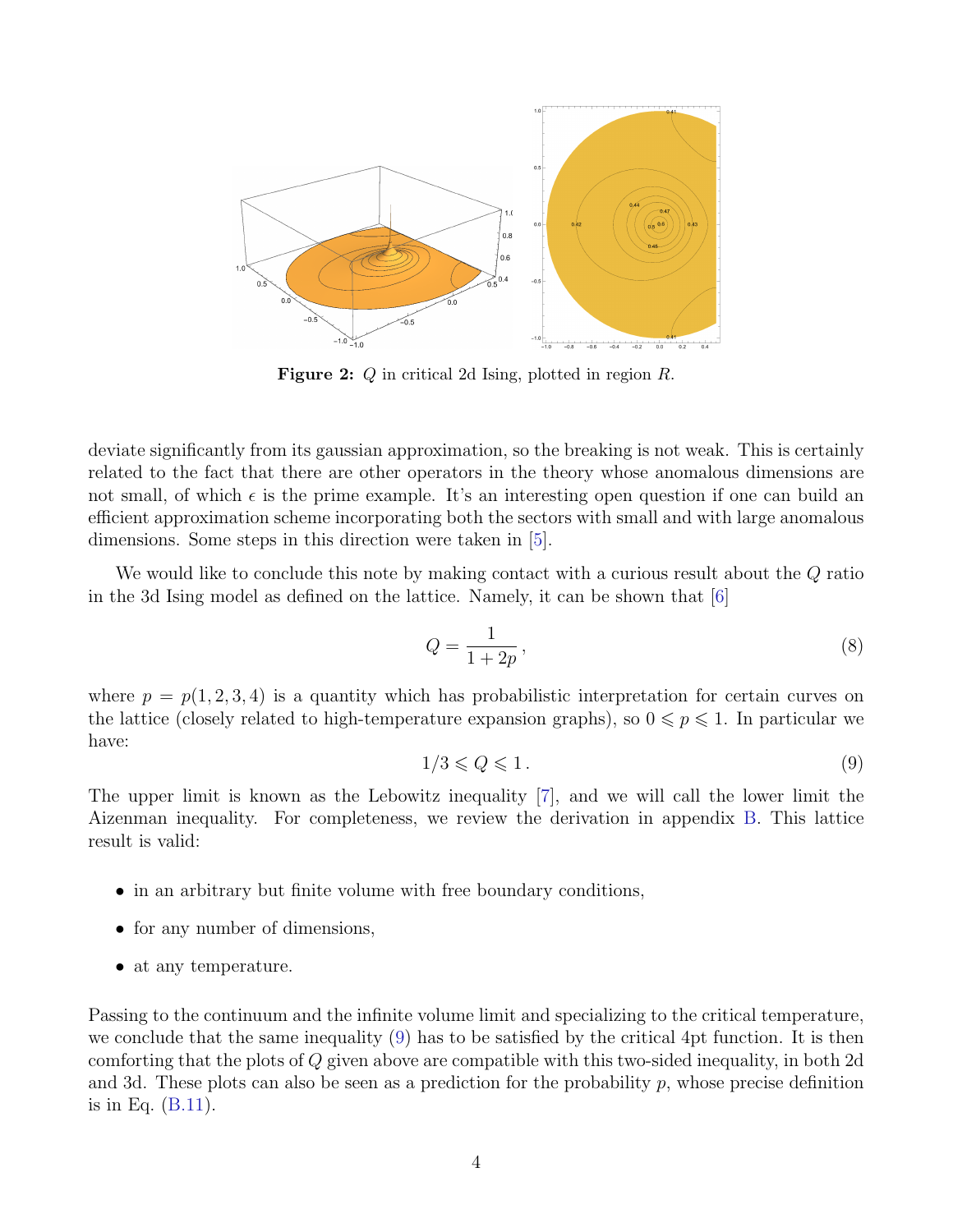It would be interesting to find a generalization of the Lebowitz-Aizenman inequality for the  $O(N)$  model. Can one find a lower bound on Q which approaches 1 in the large N limit? This would be natural in view of the fact that the critical point becomes weakly coupled as  $N \to \infty$ .

## Acknowledgement

SR is grateful to IHES where this work was initiated, and especially to Hugo Duminil-Copin for explaining the Lebowitz-Aizenman inequality. DSD thanks Clay Córdova for discussions. We thank Ulli Wolff for pointing out [\[8,](#page-9-7) [9\]](#page-9-8). SR is supported by Mitsubishi Heavy Industries as an ENS-MHI Chair holder. SR and BZ are supported by the National Centre of Competence in Research SwissMAP funded by the Swiss National Science Foundation. DSD is supported by DOE grant number DE-SC0009988 and a William D. Loughlin Membership at the Institute for Advanced Study. DSD and SR are supported by the Simons Foundation grants 488655 and 488657 (Simons collaboration on the Non-perturbative bootstrap).

## <span id="page-4-0"></span>A 4pt function of the 3d Ising model

In this appendix we describe the procedure for computing the conformal 4pt function  $\langle \sigma \sigma \sigma \sigma \rangle$  of the critical 3d Ising model. The function  $q(z, \bar{z})$  in [\(1\)](#page-1-1) has a convergent expansion in conformal blocks:

$$
g(z,\bar{z}) = \sum_{\mathcal{O}\in\sigma\times\sigma} C^2_{\sigma\sigma\mathcal{O}} g_{\Delta_{\mathcal{O}},\ell_{\mathcal{O}}}(z,\bar{z}),\tag{A.1}
$$

where the sum is over operators  $\mathcal O$  in the  $\sigma \times \sigma$  OPE, of dimension  $\Delta_{\mathcal O}$  and spin  $\ell_{\mathcal O}$ . We evaluate this sum truncating to operators of dimension  $< 6$ , whose dimensions and OPE coefficients are reported in Table 1 of [\[2\]](#page-9-1). We use the same conventions and evaluation procedure for conformal blocks as in [\[2\]](#page-9-1). The truncation error from omitting operators of dimension  $\Delta \geq \Delta_*$  can be estimated as [\[10\]](#page-9-9)

<span id="page-4-1"></span>
$$
|\delta g(z,\bar{z})| = \left| \sum_{\mathcal{O}: \Delta_{\mathcal{O}} \geq \Delta_{*}} C_{\sigma\sigma\mathcal{O}}^{2} g_{\Delta\sigma,\ell\mathcal{O}}(z,\bar{z}) \right| \lesssim \frac{2^{4\Delta_{\sigma}}}{\Gamma(4\Delta_{\sigma}+1)} \Delta_{*}^{4\Delta_{\sigma}} |\rho(z)|^{\Delta_{*}}.
$$
 (A.2)

Here  $\rho(z) = z/(1 + \sqrt{1-z})^2$  is the radial variable from [\[11\]](#page-9-10). In region R, the r.h.s. is largest at the corner points  $z_{\pm}$ , where Q takes its minimal value. For  $\Delta_* = 6$  used in this paper, estimate  $(A.2)$  gives  $|\delta Q_{\text{min}}| \sim 0.01$ .

A second source of error in the 4pt function is the error in the operator dimensions and OPE coefficients as reported in [\[2\]](#page-9-1). We checked that this error is greatly subleading with respect to the contribution due to the operation truncation.

It is certain that the above error estimate is a huge overestimate.<sup>[3](#page-4-2)</sup> For example, if we use the CFT data corresponding to operators of dimension  $\Delta < 8$  [\[4\]](#page-9-3), the value of  $Q_{\text{min}}$  changes only by

<span id="page-4-2"></span><sup>&</sup>lt;sup>3</sup>See [\[12\]](#page-9-11) for a discussion of why this estimate is suboptimal, and for another estimate which becomes asympotically better in the large  $\Delta_*$  limit. For  $\Delta_*$  considered here the estimate of [\[12\]](#page-9-11) provides no significant improvement.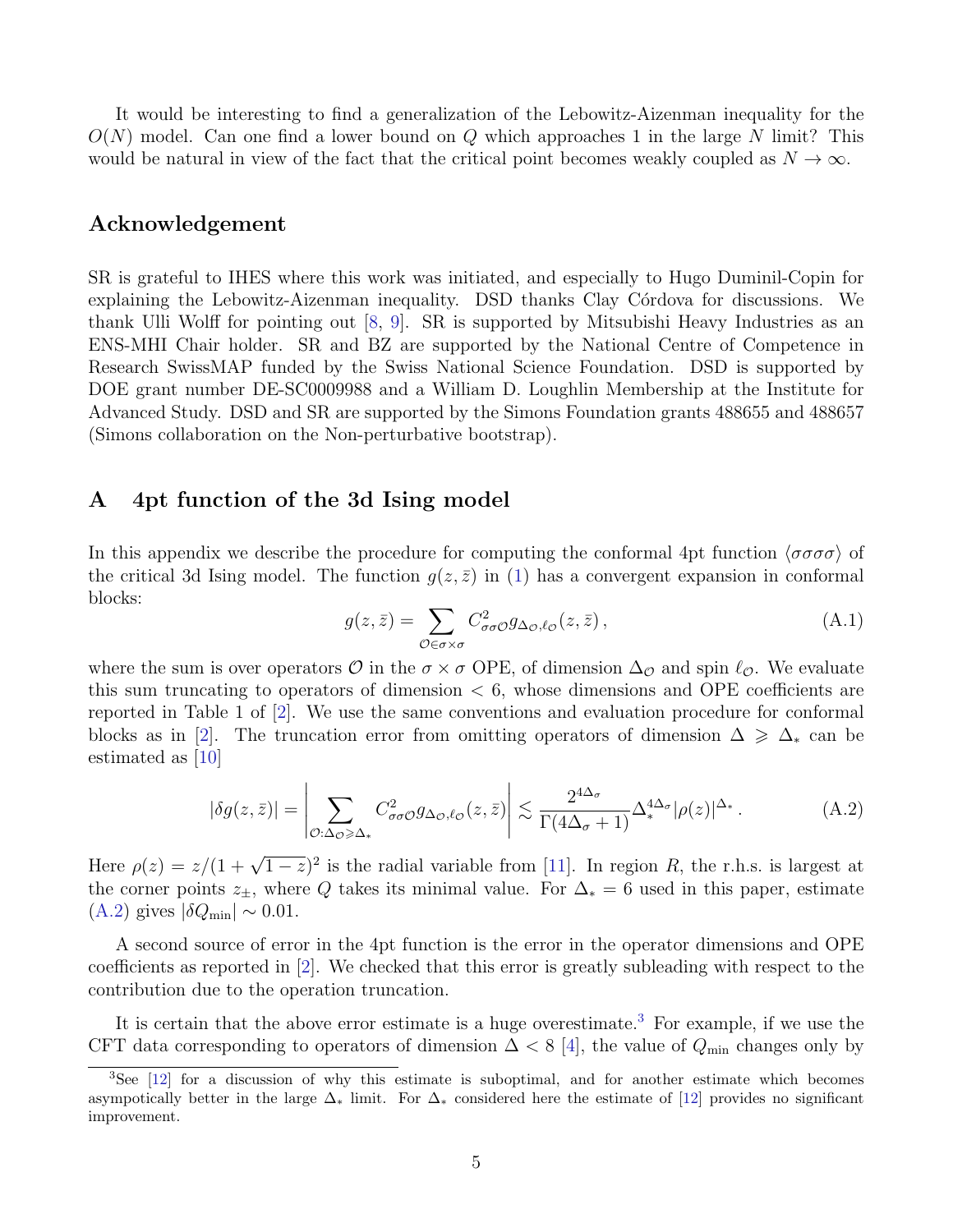a minuscule amount, from 0.68283 to 0.68266. It is likely that the actual variation of the 4pt function within the tiny island [\[1\]](#page-9-0) allowed by the bootstrap constraints is of the same order as the extent of the island, which is  $O(10^{-6})$ . However, this has not been studied systematically and in this paper we will be content with the above estimate.

A third source of error comes from the fact that the conformal blocks are not known exactly in three dimensions. This can be made negligible expanding the blocks to sufficiently high order in  $\rho$ . The results reported here were obtained expanding up to order  $\rho^{12}$  through a recurrence relation from [\[13\]](#page-9-12).

## <span id="page-5-0"></span>B Lebowitz-Aizenman inequality

In this appendix we will review the proof from [\[6\]](#page-9-5). Consider the nearest-neighbor Ising model on a cubic lattice of a finite (but arbitrary) size. The partition function is

<span id="page-5-2"></span>
$$
Z = \operatorname{tr} \prod_{b = \langle xy \rangle} e^{J \sigma_x \sigma_y}, \tag{B.1}
$$

where  $\langle xy \rangle$  denotes the bonds joining nearest-neighbor sites, and tr denotes summation over all Ising spin configurations  $\sigma_x = \pm 1$ . One standard way to deal with the Ising model is the hightemperature (HT) expansion, which is obtained by rewriting

$$
e^{J\sigma_x \sigma_y} = (\cosh J)[1 + (\tanh J)\sigma_x \sigma_y], \qquad (B.2)
$$

and expanding out the product. This gives a representation of Z in the form

$$
Z = 2^{V_{\text{tot}}} (\cosh J)^{B_{\text{tot}}} \sum_{\eta} (\tanh J)^{B(\eta)}, \tag{B.3}
$$

<span id="page-5-1"></span>where the sum is over 'closed graphs'  $\eta$ , which are collections of bonds with the property that every vertex is touched by an even number of bonds (Fig. [3\)](#page-5-1).  $B(\eta)$  stands for the number of bonds in  $\eta$ , while  $B_{\text{tot}}$  and  $V_{\text{tot}}$  are the total number of bonds and vertices in the original lattice. Correlation functions like  $\langle \sigma_x \sigma_y \rangle$  are then represented as a sum over graphs ending at x, y, etc.



**Figure 3:** An example of a closed graph  $\eta$ .

We will need however a different although closely related expansion. Namely, let us simply Taylor-expand the exponential, and then expand the product in [\(B.1\)](#page-5-2). We get:

<span id="page-5-3"></span>
$$
Z = 2^{V_{\text{tot}}} \sum_{\mathbf{n}:\partial \mathbf{n} = \varnothing} w(\mathbf{n}),\tag{B.4}
$$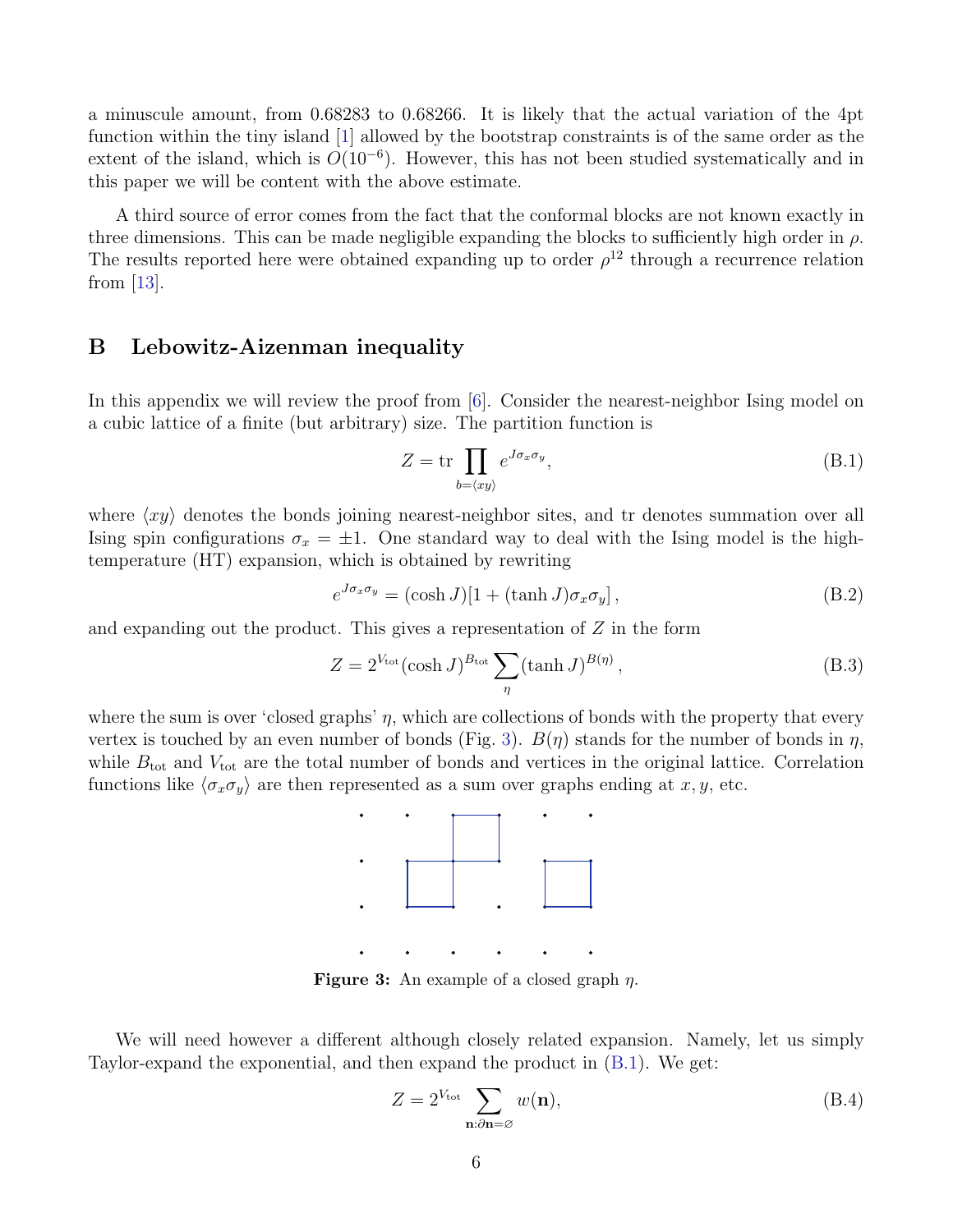where **n** is a function which assigns to each bond b a natural number  $n(b)$  – the order of the corresponding term in the Taylor expansion of the exponential. Following  $[6]$  we will call **n** a current (no relation to field theory currents).

The currents appearing in  $(B.4)$  have the property that the sum of  $n(b)$  over all bonds entering any vertex is even. The set of vertices where it's odd is denoted  $\partial$ n. Thus the sum in [\(B.4\)](#page-5-3) is over n's such that  $\partial \mathbf{n} = \varnothing$  ('closed currents').

Finally, the weight of each term in the sum [\(B.1\)](#page-5-2) is given by

$$
w(\mathbf{n}) = \prod_{b} \frac{J^{\mathbf{n}(b)}}{\mathbf{n}(b)!}.
$$
 (B.5)

<span id="page-6-0"></span>Notice that a single term in the HT expansion [\(B.1\)](#page-5-2) sums up infinitely many terms in the current expansion. The corresponding closed currents are obtained from the closed graph  $\eta$  by assigning an arbitrary positive odd number to each bond in  $\eta$  and an arbitrary positive even number, or zero, to every bond not in  $\eta$  (see Fig. [4\)](#page-6-0). So, if the goal were to *evaluate* the partition function (or the correlation functions), it is the HT expansion that one would use. On the other hand, the current expansion may be useful for proving *relations* between correlation functions, as in the problem at hand. Indeed, since it contains many more terms than the HT expansion, there is more freedom to reshuffle those terms. These reshufflings satisfy an interesting combinatorial identity (the "switching lemma" below), which leads to relations not obvious in the HT expansions.



Figure 4: An example of a closed current corresponding to the closed HT graph from Fig. [3.](#page-5-1) Only the bonds for which  $\mathbf{n}(b) \neq 0$  are shown. According to the definition in the text, **n** connects vertices  $A, B$  but not  $A, C$  or  $A, D$ .

We will only need a very partial case of the switching lemma. For the general case see [\[14,](#page-9-13) [6,](#page-9-5) [15\]](#page-9-14). A piece of notation: we will say that a current n connects a set of vertices if all these vertices belong to a single connected component of the set of bonds b where  $n(b)$  is nonzero (see Fig. [4\)](#page-6-0).

Switching lemma (very partial case)

<span id="page-6-1"></span>
$$
\sum_{\partial \mathbf{n}_1 = \{1,2\}, \partial \mathbf{n}_2 = \{3,4\}} w(\mathbf{n}_1) w(\mathbf{n}_2) = \sum_{\partial \mathbf{n}_1 = \{1,2,3,4\}, \partial \mathbf{n}_2 = \varnothing} w(\mathbf{n}_1) w(\mathbf{n}_2) \mathbb{1}[\mathbf{n}_1 + \mathbf{n}_2 \text{ connects } 3,4]. \tag{B.6}
$$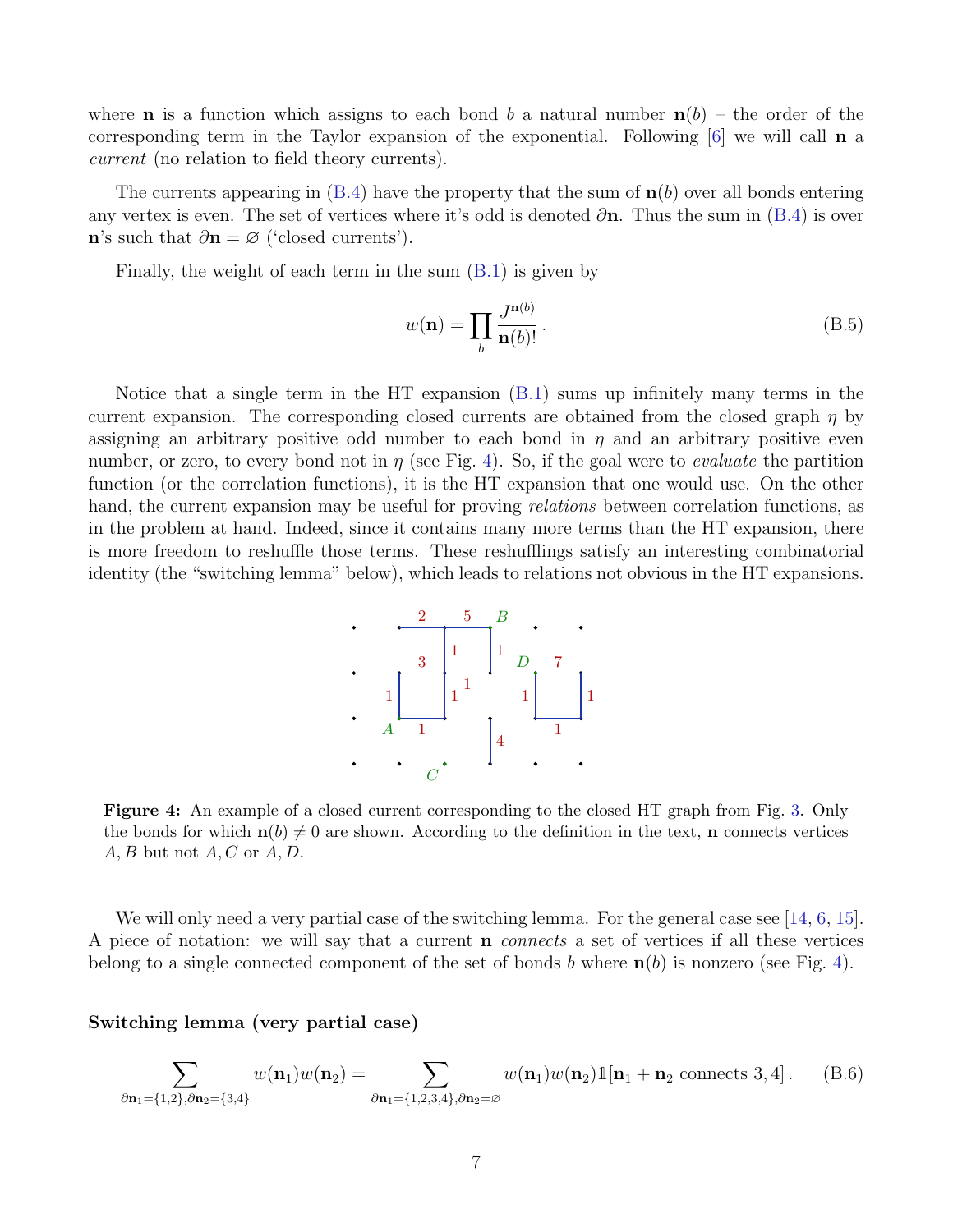Here 1 is the indicator function, which limits the summation to currents  $n_1$  and  $n_2$  satisfying the condition in brackets - namely that 3 and 4 are connect by the bondwise sum  $\mathbf{n}_1 + \mathbf{n}_2$  of the two currents. Here and below we assume that all points 1, 2, 3, 4 are distinct.

#### Proof

Let us change the summation from  $n_1$  and  $n_2$  to  $m = n_1 + n_2$  and  $n = n_2$ . Notice that

$$
w(\mathbf{n}_1)w(\mathbf{n}_2) = w(\mathbf{m})\binom{\mathbf{m}}{\mathbf{n}}, \qquad \binom{\mathbf{m}}{\mathbf{n}} = \prod_b \binom{\mathbf{m}(b)}{\mathbf{n}(b)}.
$$
 (B.7)

Then

l.h.s. of (B.6) = 
$$
\sum_{\partial m = \{1,2,3,4\}} w(m)L(m), \quad L(m) = \sum_{n \le m,\partial n = \{3,4\}} {m \choose n}
$$
 (B.8)

and

r.h.s. of (B.6) = 
$$
\sum_{\partial \mathbf{m} = \{1,2,3,4\}} w(\mathbf{m}) R(\mathbf{m}), \quad R(\mathbf{m}) = \mathbb{1}[\mathbf{m} \text{ connects } 3,4] \sum_{\mathbf{n} \leq \mathbf{m}, \partial \mathbf{n} = \varnothing} \binom{\mathbf{m}}{\mathbf{n}}.
$$
 (B.9)

<span id="page-7-0"></span>We claim that  $L(\mathbf{m}) = R(\mathbf{m})$  (from which the lemma follows). It is sufficient to consider the case when **m** connects 3,4, since otherwise both L and R are zero. We associate to **m** a graph  $\mathcal{M}$ on the original lattice constructed by the following rule (see Fig. [5\)](#page-7-0): replace any bond b by  $\mathbf{m}(b)$ parallel edges (in particular erase the bond if  $m(b) = 0$ ). For a subgraph  $\mathcal{N} \subset \mathcal{M}$ , we denote  $\partial \mathcal{N}$ the set of vertices from which an odd number of edges originates. Then a moment's thought shows that  $L(\mathbf{m})$  and  $R(\mathbf{m})$  are the numbers of subgraphs  $\mathcal{N} \subset \mathcal{M}$  with  $\partial \mathcal{N} = \{3, 4\}$  and  $\partial \mathcal{N} = \emptyset$ , respectively.



Figure 5: A current m with  $\partial m = \{1, 2, 3, 4\}$  (left) and the corresponding graph M (right).

Then, to show that  $L(\mathbf{m}) = R(\mathbf{m})$  it's enough to exhibit a bijection between these two sets. Pick some reference subgraph  $\mathcal{K} \subset \mathcal{M}$  such that  $\partial \mathcal{K} = \{3, 4\}$ . The crucial observation is as follows: if  $\partial \mathcal{N} = \{3, 4\}$ , then the symmetric difference  $\mathcal{N}' = \mathcal{N} \triangle \mathcal{K}$  has  $\partial \mathcal{N}' = \emptyset$  (see Fig. [6\)](#page-8-1). Moreover, the map  $\mathcal{N} \to \mathcal{N}'$  given by this formula is a bijection. The lemma is proven.

#### Derivation of the Lebowitz-Aizenman inequality

Using the switching lemma, we will show([\[6\]](#page-9-5), Proposition 5.1, first line):

<span id="page-7-1"></span>
$$
\langle \sigma_1 \sigma_2 \sigma_3 \sigma_4 \rangle - [\langle \sigma_1 \sigma_2 \rangle \langle \sigma_3 \sigma_4 \rangle + \langle \sigma_1 \sigma_3 \rangle \langle \sigma_2 \sigma_4 \rangle + \langle \sigma_1 \sigma_4 \rangle \langle \sigma_2 \sigma_3 \rangle] = -2p(1, 2, 3, 4)\langle \sigma_1 \sigma_2 \sigma_3 \sigma_4 \rangle , \quad (B.10)
$$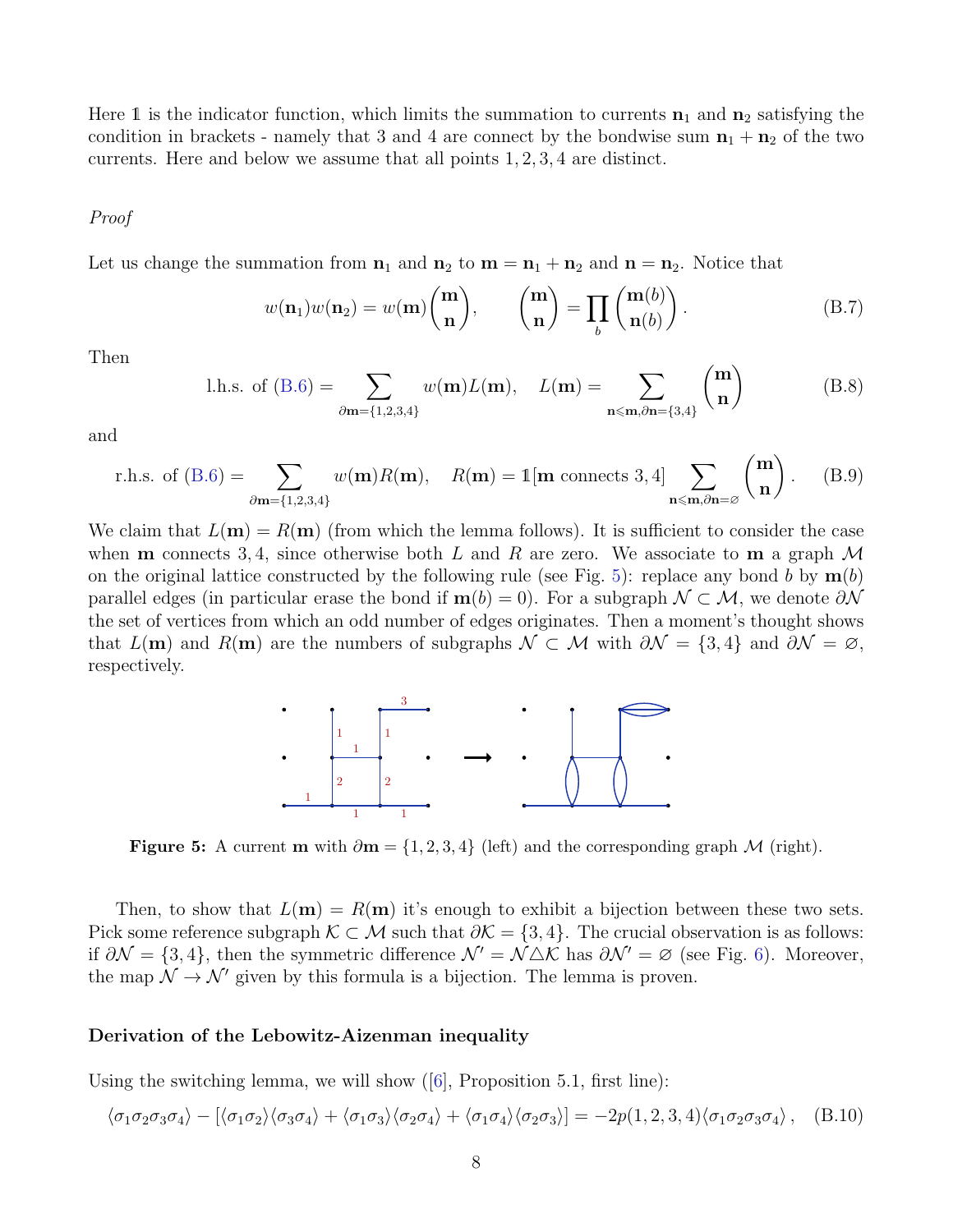

<span id="page-8-1"></span>Figure 6: For the graph M from the previous figure, we show two subgraphs  $\mathcal{N}, \mathcal{K}$  with  $\partial \mathcal{N} = \partial \mathcal{K} =$  ${3, 4}$  (left) and their symmetric difference  $\mathcal{N}' = \mathcal{N} \triangle \mathcal{K}$  which has  $\partial \mathcal{N}' = \emptyset$  (right, dashed edges).

where

$$
p(1,2,3,4) = \mathbb{P}[\mathbf{n}_1 + \mathbf{n}_2 \text{ connects } 1,2,3,4 \mid \partial \mathbf{n}_1 = \{1,2,3,4\}, \partial \mathbf{n}_2 = \varnothing]
$$
(B.11)

$$
\equiv \frac{\sum_{\partial \mathbf{n}_1 = \{1,2,3,4\},\partial \mathbf{n}_2 = \varnothing} \mathbb{1}[\mathbf{n}_1 + \mathbf{n}_2 \text{ connects } 1,2,3,4] w(\mathbf{n}_1) w(\mathbf{n}_2)}{\sum_{\partial \mathbf{n}_1 = \{1,2,3,4\},\partial \mathbf{n}_2 = \varnothing} w(\mathbf{n}_1) w(\mathbf{n}_2)}
$$
(B.12)

is the probability that two currents with given boundaries satisfy the shown connectedness constraints. Eq.  $(B.10)$  is equivalent to  $(8)$ , and the Lebowitz-Aizenman inequality  $(9)$  follows.<sup>[4](#page-8-2)</sup>

Now to the derivation of [\(B.10\)](#page-7-1). The 4pt function (normalized as it should by the partition function) is expressed in the current expansion as

<span id="page-8-4"></span><span id="page-8-0"></span>
$$
\langle \sigma_1 \sigma_2 \sigma_3 \sigma_4 \rangle = \frac{\sum_{\partial \mathbf{n} = \{1,2,3,4\}} w(\mathbf{n})}{\sum_{\partial \mathbf{n} = \varnothing} w(\mathbf{n})}.
$$
 (B.13)

Analogously the 2pt functions  $\langle \sigma_i \sigma_j \rangle$  are expressed in terms of currents with ∂n = {i, j}. Multi-plying the l.h.s. of [\(B.10\)](#page-7-1) by  $\left[\sum_{\partial \mathbf{n} = \varnothing} w(\mathbf{n})\right]^2$  we get

$$
\left(\sum_{\partial \mathbf{n}_1 = \{1,2,3,4\}, \partial \mathbf{n}_2 = \varnothing} - \sum_{\partial \mathbf{n}_1 = \{1,2\}, \partial \mathbf{n}_2 = \{3,4\}} - \sum_{\partial \mathbf{n}_1 = \{1,3\}, \partial \mathbf{n}_2 = \{2,4\}} - \sum_{\partial \mathbf{n}_1 = \{1,4\}, \partial \mathbf{n}_2 = \{2,3\}} \right) w(\mathbf{n}_1) w(\mathbf{n}_2).
$$
\n(B.14)

Applying the switching lemma to each term but the first this is equal to

<span id="page-8-3"></span>
$$
\sum_{\partial \mathbf{n}_1 = \{1,2,3,4\}, \partial \mathbf{n}_2 = \varnothing} (1 - 1[3 \leftrightarrow 4] - 1[2 \leftrightarrow 4] - 1[1 \leftrightarrow 4]) w(\mathbf{n}_1) w(\mathbf{n}_2),
$$
(B.15)

where  $\leftrightarrow$  denotes connectedness by  $\mathbf{n}_1 + \mathbf{n}_2$ . Now since  $\partial \mathbf{n}_1 = \{1, 2, 3, 4\}$  each point is connected to at least one other point, which implies that the points are either pairwise connected or all 4 of them are connected. In the former case the expression in brackets in  $(B.15)$  is 0, in the latter  $-2$ . So [\(B.15\)](#page-8-3) can be equivalently rewritten as

$$
-2\sum_{\partial \mathbf{n}_1=\{1,2,3,4\},\partial \mathbf{n}_2=\varnothing} \mathbb{1}[1,2,3,4 \text{ all connected}] w(\mathbf{n}_1)w(\mathbf{n}_2). \tag{B.16}
$$

<span id="page-8-2"></span><sup>&</sup>lt;sup>4</sup>Note that the Lebowitz inequality  $Q \leq 1$  has been initially shown [\[7\]](#page-9-6) by a very different "duplication of variables" argument. See also [\[16\]](#page-10-0), Corollary 4.3.3, for a derivation based on the  $\xi^4$  inequalities. The Lebowitz inequality can also be derived for latticized  $\phi^4$  theory, see [\[16\]](#page-10-0), Proposition 21.5.1. We are not aware if these methods can establish the lower bound  $Q \geq 1/3$  without using the switching lemma.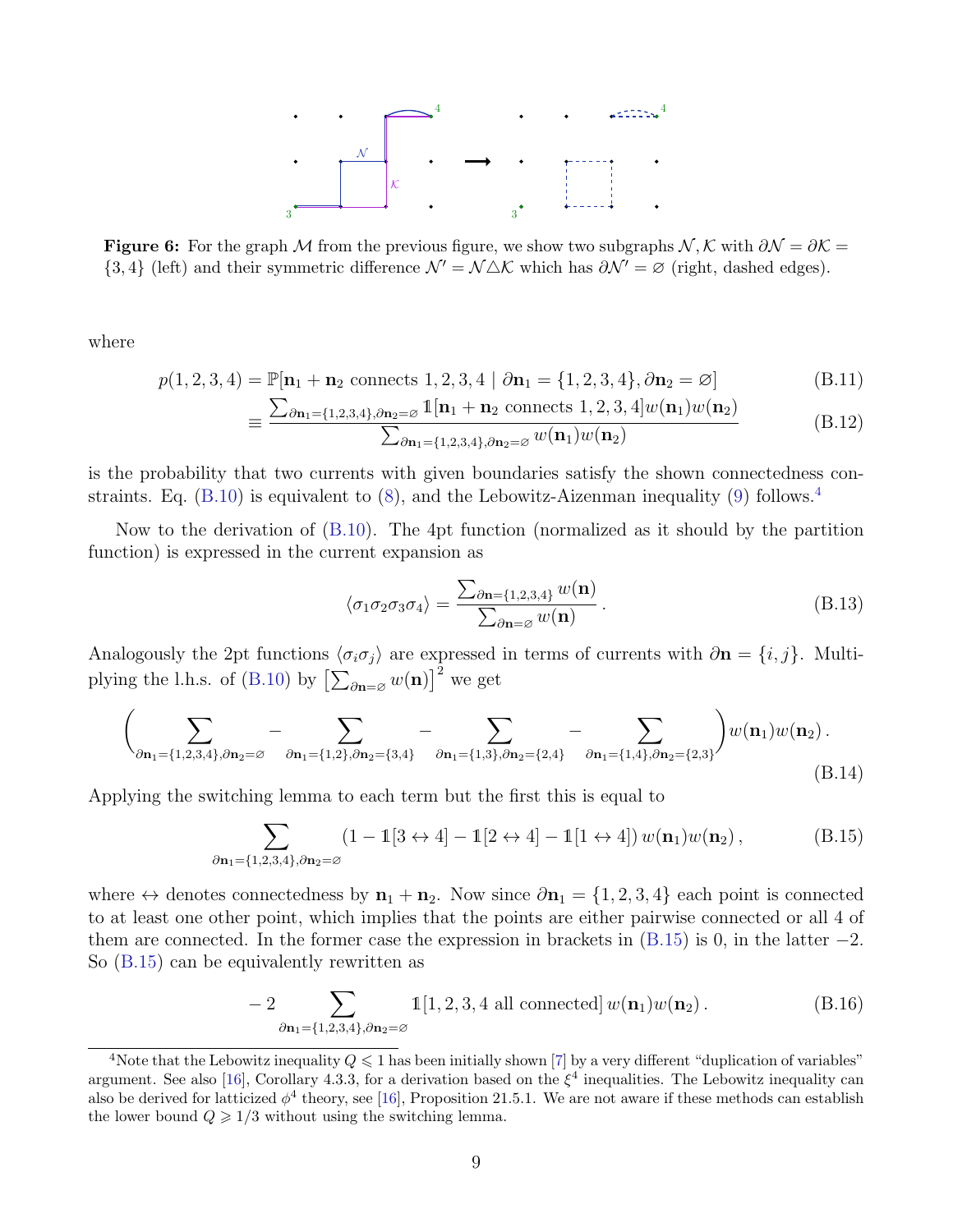Dividing this back by  $\left[\sum_{\partial n=\varnothing} w(n)\right]^2$ , and then dividing and multiplying by [\(B.13\)](#page-8-4), we obtain [\(B.10\)](#page-7-1).

Interestingly, Eq. [\(B.10\)](#page-7-1) can be used to perform accurate lattice Monte Carlo measurements of the d-dimensional Ising model 4pt function [\[8,](#page-9-7) [9\]](#page-9-8).

# References

- <span id="page-9-0"></span>[1] F. Kos, D. Poland, D. Simmons-Duffin, and A. Vichi, "Precision islands in the Ising and  $O(N)$ models," JHEP 08 [\(2016\) 036,](http://dx.doi.org/10.1007/JHEP08(2016)036) [arXiv:1603.04436 \[hep-th\]](http://arxiv.org/abs/1603.04436).
- <span id="page-9-1"></span>[2] Z. Komargodski and D. Simmons-Duffin, "The Random-Bond Ising Model in 2.01 and 3 Dimensions," [arXiv:1603.04444 \[hep-th\]](http://arxiv.org/abs/1603.04444).
- <span id="page-9-2"></span>[3] A. A. Belavin, A. M. Polyakov, and A. B. Zamolodchikov, "Infinite conformal symmetry in two-dimensional quantum field theory," Nucl. Phys. **B241** (1984) 333-380.
- <span id="page-9-3"></span>[4] D. Simmons-Duffin, "The Lightcone Bootstrap and the Spectrum of the 3d Ising CFT," [arXiv:1612.08471 \[hep-th\]](http://arxiv.org/abs/1612.08471).
- <span id="page-9-4"></span>[5] L. F. Alday and A. Zhiboedov, "Conformal Bootstrap With Slightly Broken Higher Spin Symmetry," JHEP 06 [\(2016\) 091,](http://dx.doi.org/10.1007/JHEP06(2016)091) [arXiv:1506.04659 \[hep-th\]](http://arxiv.org/abs/1506.04659).
- <span id="page-9-5"></span>[6] M. Aizenman, "Geometric Analysis of  $\phi^4$  Fields and Ising Models (Parts 1 & 2)," [Commun. Math.](http://dx.doi.org/10.1007/BF01205659) Phys. 86 [\(1982\) 1.](http://dx.doi.org/10.1007/BF01205659)
- <span id="page-9-6"></span>[7] J. L. Lebowitz, "GHS and other inequalities," [Commun. Math. Phys.](http://dx.doi.org/10.1007/BF01646608) 35 (1974) 87.
- <span id="page-9-7"></span>[8] U. Wolff, "Precision check on triviality of  $\phi^4$  theory by a new simulation method," [Phys. Rev.](http://dx.doi.org/10.1103/PhysRevD.79.105002) D79 [\(2009\) 105002,](http://dx.doi.org/10.1103/PhysRevD.79.105002) [arXiv:0902.3100 \[hep-lat\]](http://arxiv.org/abs/0902.3100).
- <span id="page-9-8"></span>[9] M. Hogervorst and U. Wolff, "Finite size scaling and triviality of  $\phi^4$  theory on an antiperiodic torus," Nucl. Phys. B855 [\(2012\) 885–900,](http://dx.doi.org/10.1016/j.nuclphysb.2011.10.028) [arXiv:1109.6186 \[hep-lat\]](http://arxiv.org/abs/1109.6186).
- <span id="page-9-9"></span>[10] D. Pappadopulo, S. Rychkov, J. Espin, and R. Rattazzi, "OPE Convergence in Conformal Field Theory," Phys. Rev. D86 [\(2012\) 105043,](http://dx.doi.org/10.1103/PhysRevD.86.105043) [arXiv:1208.6449 \[hep-th\]](http://arxiv.org/abs/1208.6449).
- <span id="page-9-10"></span>[11] M. Hogervorst and S. Rychkov, "Radial Coordinates for Conformal Blocks," [Phys. Rev.](http://dx.doi.org/10.1103/PhysRevD.87.106004) D87 [\(2013\) 106004,](http://dx.doi.org/10.1103/PhysRevD.87.106004) [arXiv:1303.1111 \[hep-th\]](http://arxiv.org/abs/1303.1111).
- <span id="page-9-11"></span>[12] S. Rychkov and P. Yvernay, "Remarks on the Convergence Properties of the Conformal Block Expansion," Phys. Lett. B753 (2016) 682-686, [arXiv:1510.08486 \[hep-th\]](http://arxiv.org/abs/1510.08486).
- <span id="page-9-12"></span>[13] F. Kos, D. Poland, and D. Simmons-Duffin, "Bootstrapping the  $O(N)$  vector models," [JHEP](http://dx.doi.org/10.1007/JHEP06(2014)091) 06 [\(2014\) 091,](http://dx.doi.org/10.1007/JHEP06(2014)091) [arXiv:1307.6856 \[hep-th\]](http://arxiv.org/abs/1307.6856).
- <span id="page-9-13"></span>[14] R. B. Griffiths, C. A. Hurst, and S. Sherman, "Concavity of Magnetization of an Ising Ferromagnet in a Positive External Field," [Journal of Mathematical Physics](http://dx.doi.org/10.1063/1.1665211) 11 (1970) 790–795.
- <span id="page-9-14"></span>[15] M. Aizenman, H. Duminil-Copin, and V. Sidoravicius, "Random currents and continuity of ising model's spontaneous magnetization,"  $arXiv:1311.1937$  [math-ph].